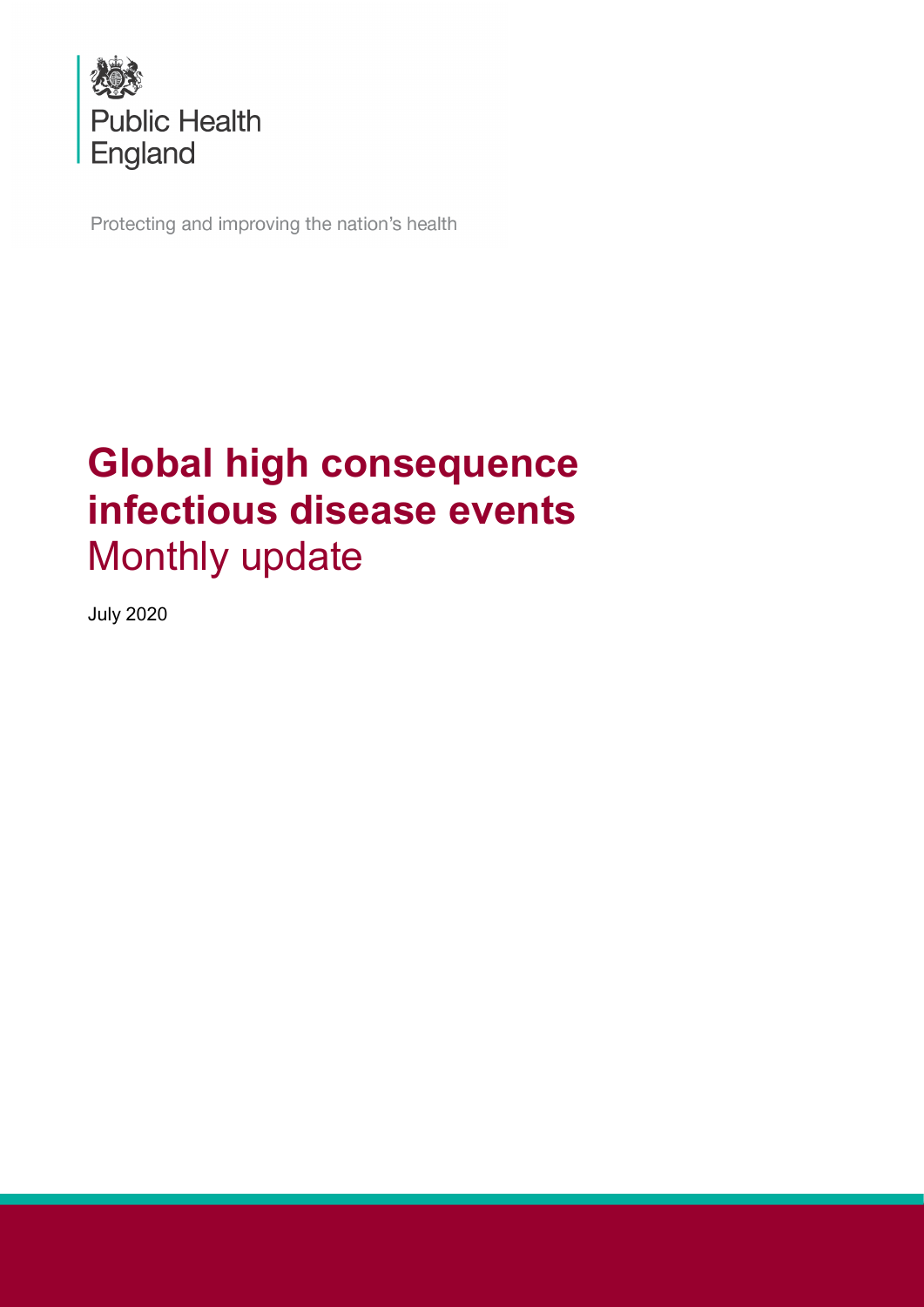# About Public Health England

Public Health England exists to protect and improve the nation's health and wellbeing, and reduce health inequalities. We do this through world-leading science, research, knowledge and intelligence, advocacy, partnerships and the delivery of specialist public health services. We are an executive agency of the Department of Health and Social Care, and a distinct delivery organisation with operational autonomy. We provide government, local government, the NHS, Parliament, industry and the public with evidence-based professional, scientific and delivery expertise and support.

Public Health England Wellington House 133-155 Waterloo Road London SE1 8UG Tel: 020 7654 8000 [www.gov.uk/phe](http://www.gov.uk/phe) Twitter: [@PHE\\_uk](https://twitter.com/PHE_uk) Facebook: [www.facebook.com/PublicHealthEngland](http://www.facebook.com/PublicHealthEngland)

Prepared by: Emerging Infections and Zoonoses Section, PHE For queries relating to this document, please contact: [epiintel@phe.gov.uk](mailto:epiintel@phe.gov.uk)

#### © Crown copyright 2020

You may re-use this information (excluding logos) free of charge in any format or medium, under the terms of the Open Government Licence v3.0. To view this licence, visit [OGL.](https://www.nationalarchives.gov.uk/doc/open-government-licence/version/3/) Where we have identified any third party copyright information you will need to obtain permission from the copyright holders concerned.

Published August 2020 PHE Publications **PHE** supports the UN



gateway number: GW-1534 Sustainable Development Goals

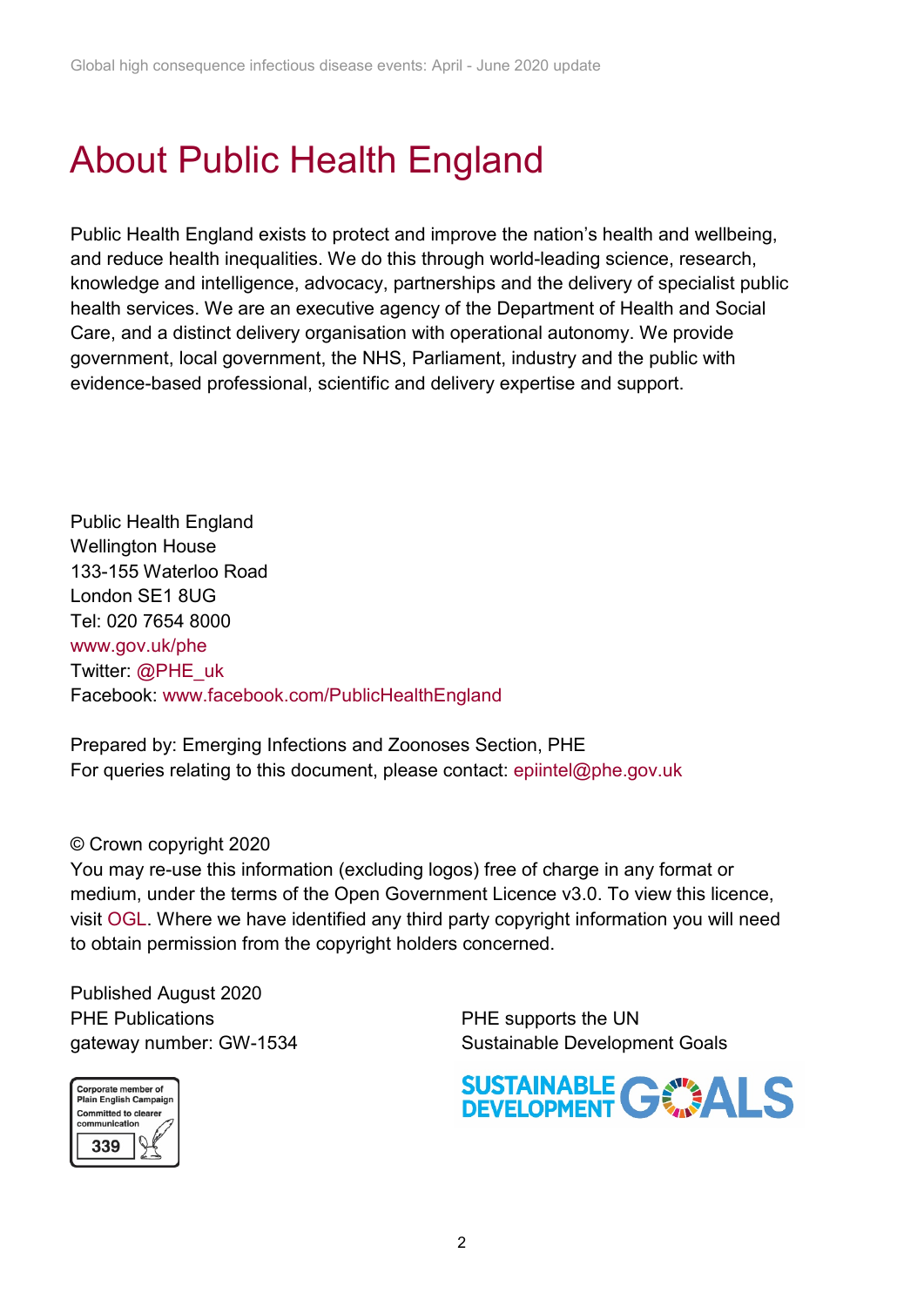# Introduction

This report provides detailed updates on known high consequence infectious disease (HCID) events around the world.

This report details all the HCID pathogens that are covered during epidemic intelligence activities. The report is divided into 2 sections. The first contains contact and airborne HCIDs that have been specified for the HCID Programme by NHS England. The second section contains additional HCIDs that are important for situational awareness.

Each section consists of 2 tables of known pathogens and includes descriptions of recent events. A third table will be included in the second section when undiagnosed disease events occur that could be interpreted as potential HCIDs.

### Likelihood assessment

Included for each disease is a 'likelihood assessment'; the likelihood of a case occurring in the UK, based on past UK experience and the global occurrence of travelassociated cases. There are 3 categories currently – LOW, VERY LOW and EXCEPTIONALLY LOW. This assessment is as of January 2019.

When considering clinical history, it is important to remember that cases can and do occur outside of the usual distribution area. It is not possible to assess accurately the risk of cases presenting to healthcare providers in England, but taken together it is inevitable that occasional imported cases will be seen.

Events found during routine scanning activities that occur in endemic areas will briefly be noted in the report. Active surveillance, other than daily epidemic intelligence activities, of events in endemic areas will not be conducted (for example, actively searching government websites or other sources for data on case numbers).

The target audience for this report is any healthcare professional who may be involved in HCID identification.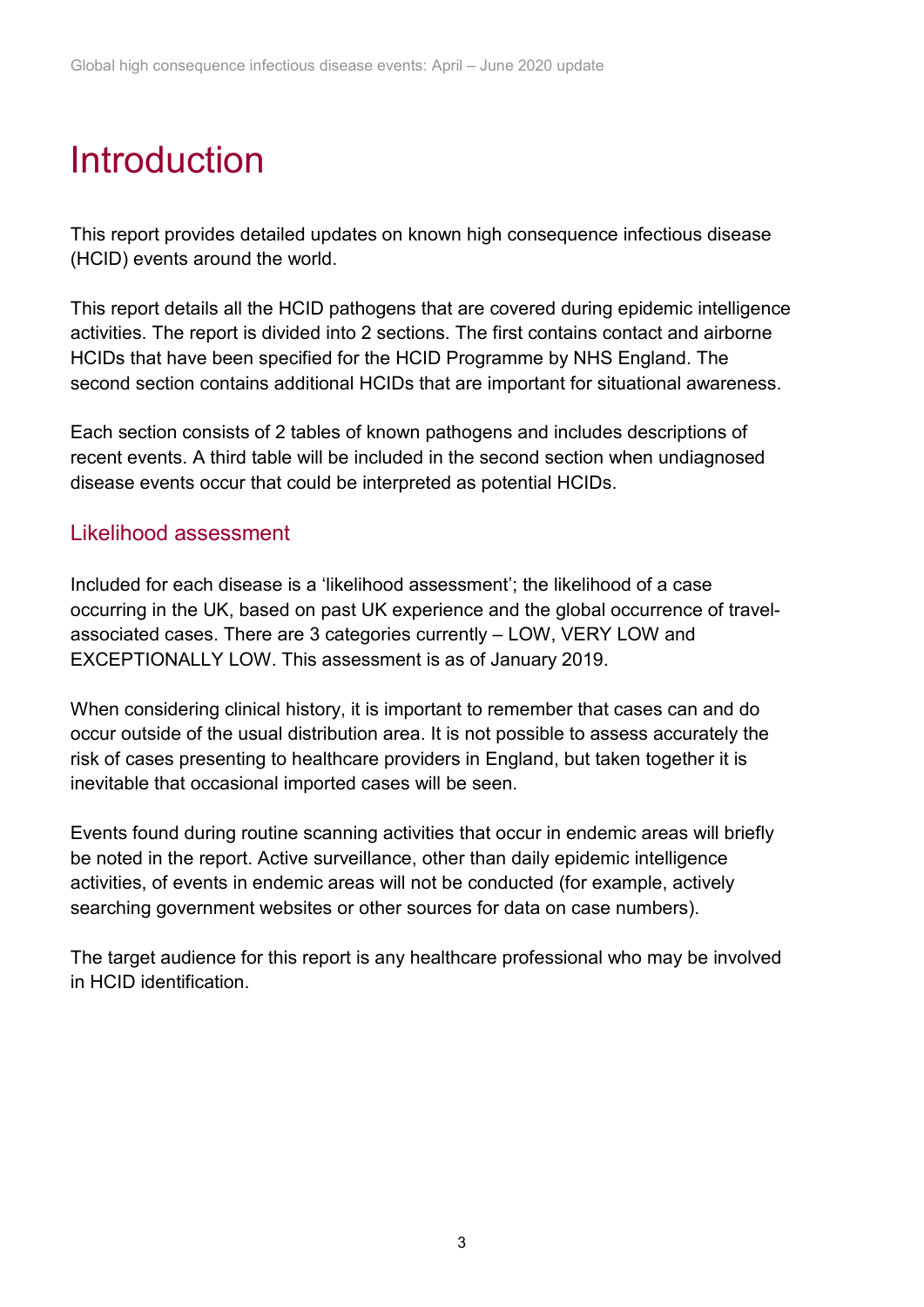### Section 1. Incidents of significance of primary HCIDs

Notable event: Ebola virus disease outbreak in [Democratic Republic of the Congo \(DRC\)](#page-3-0)

<span id="page-3-0"></span>

| <b>Contact HCIDs</b>                          |                                                                                                                                                                                                                                                                                            |                                                                                                                                                                                                                                                                                                                                                                                                                                                                                               |                                                                                                                |                                                                                                       |  |  |  |
|-----------------------------------------------|--------------------------------------------------------------------------------------------------------------------------------------------------------------------------------------------------------------------------------------------------------------------------------------------|-----------------------------------------------------------------------------------------------------------------------------------------------------------------------------------------------------------------------------------------------------------------------------------------------------------------------------------------------------------------------------------------------------------------------------------------------------------------------------------------------|----------------------------------------------------------------------------------------------------------------|-------------------------------------------------------------------------------------------------------|--|--|--|
| Infectious disease                            | Geographical risk areas                                                                                                                                                                                                                                                                    | Source(s) and route of<br>infection:                                                                                                                                                                                                                                                                                                                                                                                                                                                          | UK experience to<br>date                                                                                       | <b>Likelihood assessment</b>                                                                          |  |  |  |
| Crimean-Congo<br>haemorrhagic fever<br>(CCHF) | <b>Endemic in Central and</b><br>Eastern Europe, Central<br>Asia, the Middle East,<br>East and West Africa.<br>First locally acquired case<br>in Spain 2016<br>(Risk Assessment).<br><b>Recent cases/outbreaks:</b><br>$\bullet$<br>$\bullet$<br>incidences were lower than those of 2019. | bite from or crushing of<br>an infected tick<br>contact with blood or<br>tissues from infected<br>livestock<br>contact with infected<br>$\bullet$<br>patients, their blood or<br>body fluids<br>Georgia confirmed 1 additional case for 2020, bringing the overall tally for 2020 to 11<br>Russia's Stavropol region reported 8 cases in July, by mid-July 30 cases had been reported for<br>2020. The Rostov region reported an overall total of 14 cases for 2020 in July. For both regions | Two confirmed<br>cases (ex-<br>Afghanistan 2012;<br>ex-Bulgaria 2014).                                         | LOW - Rarely reported<br>in travellers (23 cases<br>in world literature).                             |  |  |  |
| Ebola virus disease                           | Sporadic outbreaks in<br><b>Western, Central and</b><br>Eastern Africa.                                                                                                                                                                                                                    | • contact/consumption of<br>infected animal tissue<br>(such as, bushmeat)<br>contact with infected<br>human blood or body<br>fluids                                                                                                                                                                                                                                                                                                                                                           | Four confirmed<br>cases (1 lab-<br>acquired in UK in<br>1976; 3 HCWs<br>associated with<br><b>West African</b> | VERY LOW - Other<br>than during the West<br>Africa outbreak,<br>exported cases are<br>extremely rare. |  |  |  |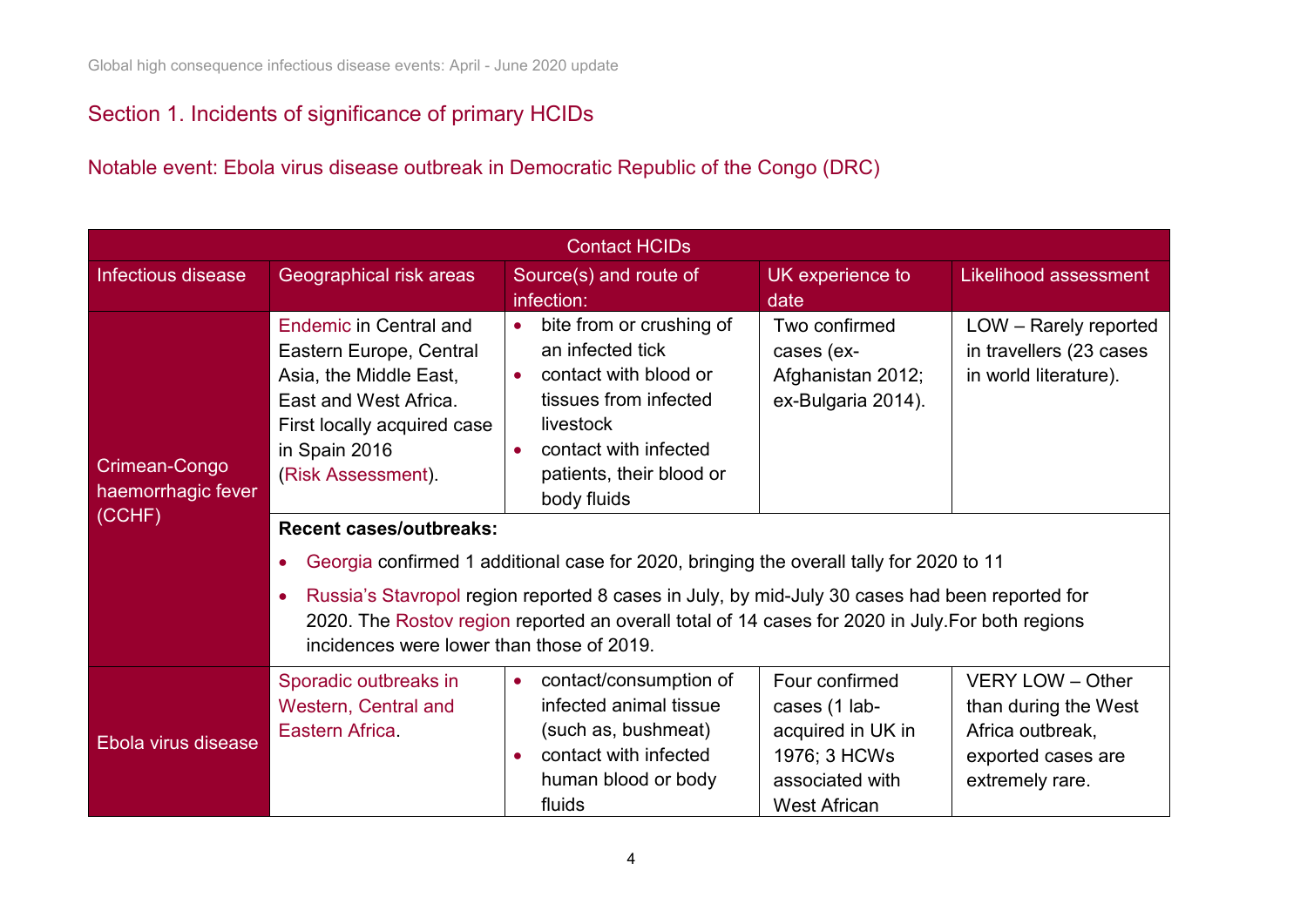Lassa

|  | epidemic 2014 to       |  |
|--|------------------------|--|
|  | 2015<br><u>_vivi</u> . |  |

#### **DRC - outbreak in Equateur province**

On 1 June 2020, [a new outbreak was declared](https://twitter.com/DrTedros/status/1267446244793888769) in Équateur province, on the other side of the [now declared](https://www.who.int/news-room/detail/25-06-2020-10th-ebola-outbreak-in-the-democratic-republic-of-the-congo-declared-over-vigilance-against-flare-ups-and-support-for-survivors-must-continue)  over 10<sup>th</sup> outbreak, when a small cluster of cases was reported in the city of Mbandaka. This province was previously affected by EVD in the summer of 2018. In July the new outbreak continued to see rising numbers of confirmed cases and geographical spread to new health areas, with 27 health areas in eight health zones affected. By end of [July a total of 73 cases \(69 confirmed and four probable\) including 31](https://apps.who.int/iris/bitstream/handle/10665/333629/OEW31-270703082020.pdf?sequence=1&isAllowed=y)  [deaths](https://apps.who.int/iris/bitstream/handle/10665/333629/OEW31-270703082020.pdf?sequence=1&isAllowed=y) (42.5% CFR) had been reported, with three health workers having been affected. The number of health areas that have reported at least one confirmed or probable case of EVD since the start of this outbreak has risen to 27, in eight of the 18 health zones in the province. Challenges encountered were inadequate resources for alert investigations in Mbandaka, and case management in rural and hard-toreach areas continue. According to the WHO, the constant presence of confirmed cases in the community was of particular concern, along with suspected cases who were not being isolated or delays in isolation. Additionally, there are insufficient funds available to cover the response required. Although all pillars of response are active in the affected areas, further actions are required to limit spread to other areas (including spread to neighbouring countries Republic of Congo and Central African Republic), along with intense community engagement with community leaders to prevent resistance to response activities and ensure that communities become fully engaged in response activities.

| । fever | Endemic in sub-Saharan<br><b>West Africa</b> | contact with excreta, or<br>materials contaminated<br>with excreta of infected<br>rodent<br>inhalation of aerosols of<br>excreta of infected<br>rodent<br>contact with infected<br>human blood or body<br>fluids | Fourteen cases<br>since 1971, all ex-<br>West Africa. | $LOW - Overall$ it is the<br>most common imported<br>VHF but still rare (global<br>total 35 reported since<br>1969). |
|---------|----------------------------------------------|------------------------------------------------------------------------------------------------------------------------------------------------------------------------------------------------------------------|-------------------------------------------------------|----------------------------------------------------------------------------------------------------------------------|
|         | <b>Recent cases/outbreaks:</b>               |                                                                                                                                                                                                                  |                                                       |                                                                                                                      |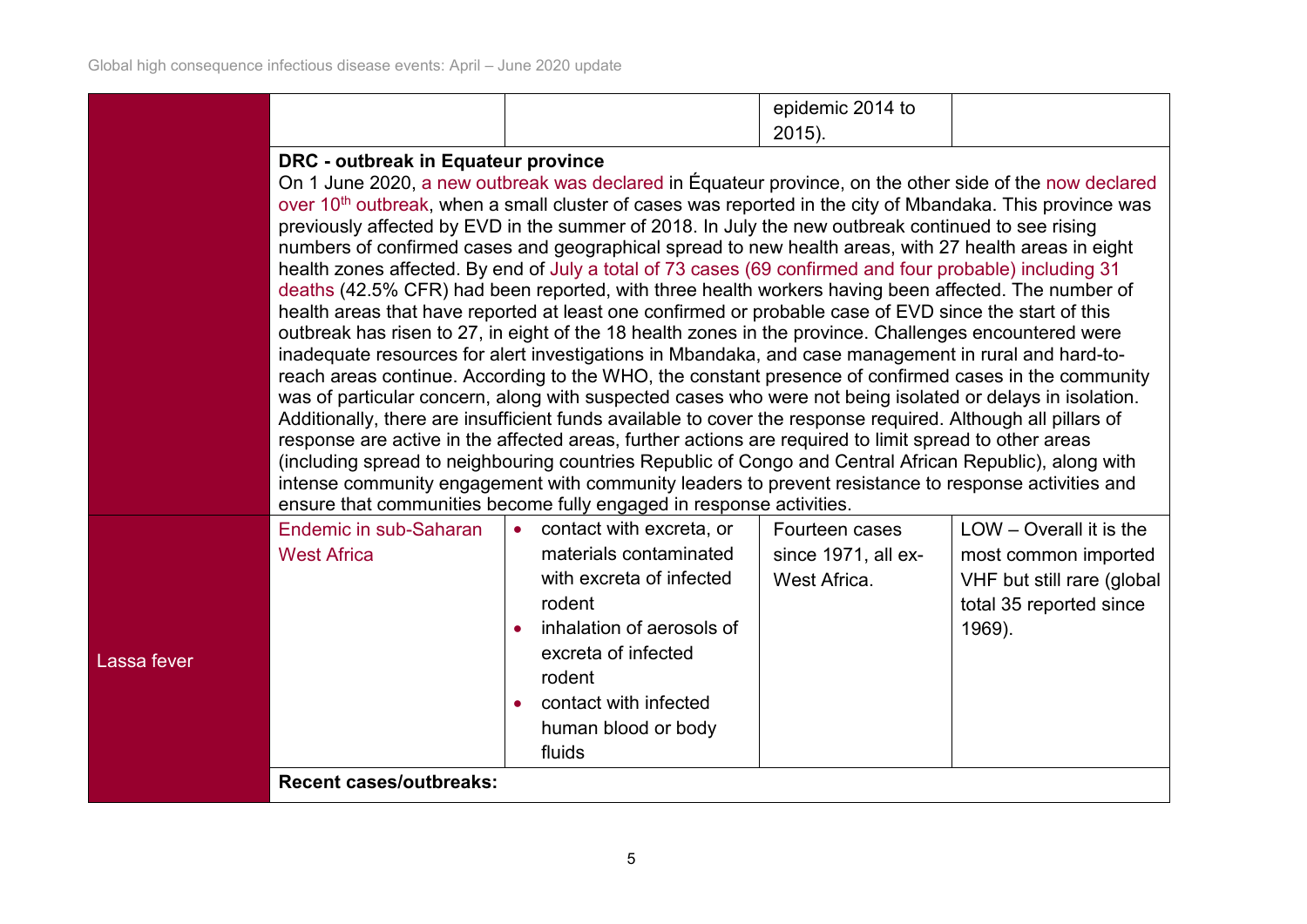Global high consequence infectious disease events: April – June 2020 update

|               | Nigeria: after the peak in cases January to March, the decreasing trend observed from April to                                                                                    |  |  |  |  |  |  |  |
|---------------|-----------------------------------------------------------------------------------------------------------------------------------------------------------------------------------|--|--|--|--|--|--|--|
|               | June, continues with only 14 confirmed cases in Ondo state mostly in July. The total number of                                                                                    |  |  |  |  |  |  |  |
|               | confirmed cases to 28 June 2020 was 1,054.                                                                                                                                        |  |  |  |  |  |  |  |
|               | Guinea reported one case (with one death) mid-July                                                                                                                                |  |  |  |  |  |  |  |
|               | Sporadic outbreaks in<br>contact with infected<br>VERY LOW $-5$ travel-<br>No known cases in<br>blood or body fluids<br><b>Central and Eastern</b><br>related cases in the<br>UK. |  |  |  |  |  |  |  |
|               |                                                                                                                                                                                   |  |  |  |  |  |  |  |
| Marburg virus | <b>Africa</b><br>world literature.                                                                                                                                                |  |  |  |  |  |  |  |
| disease       | <b>Recent cases/outbreaks:</b>                                                                                                                                                    |  |  |  |  |  |  |  |
|               | no cases reported since November 2017<br>$\bullet$                                                                                                                                |  |  |  |  |  |  |  |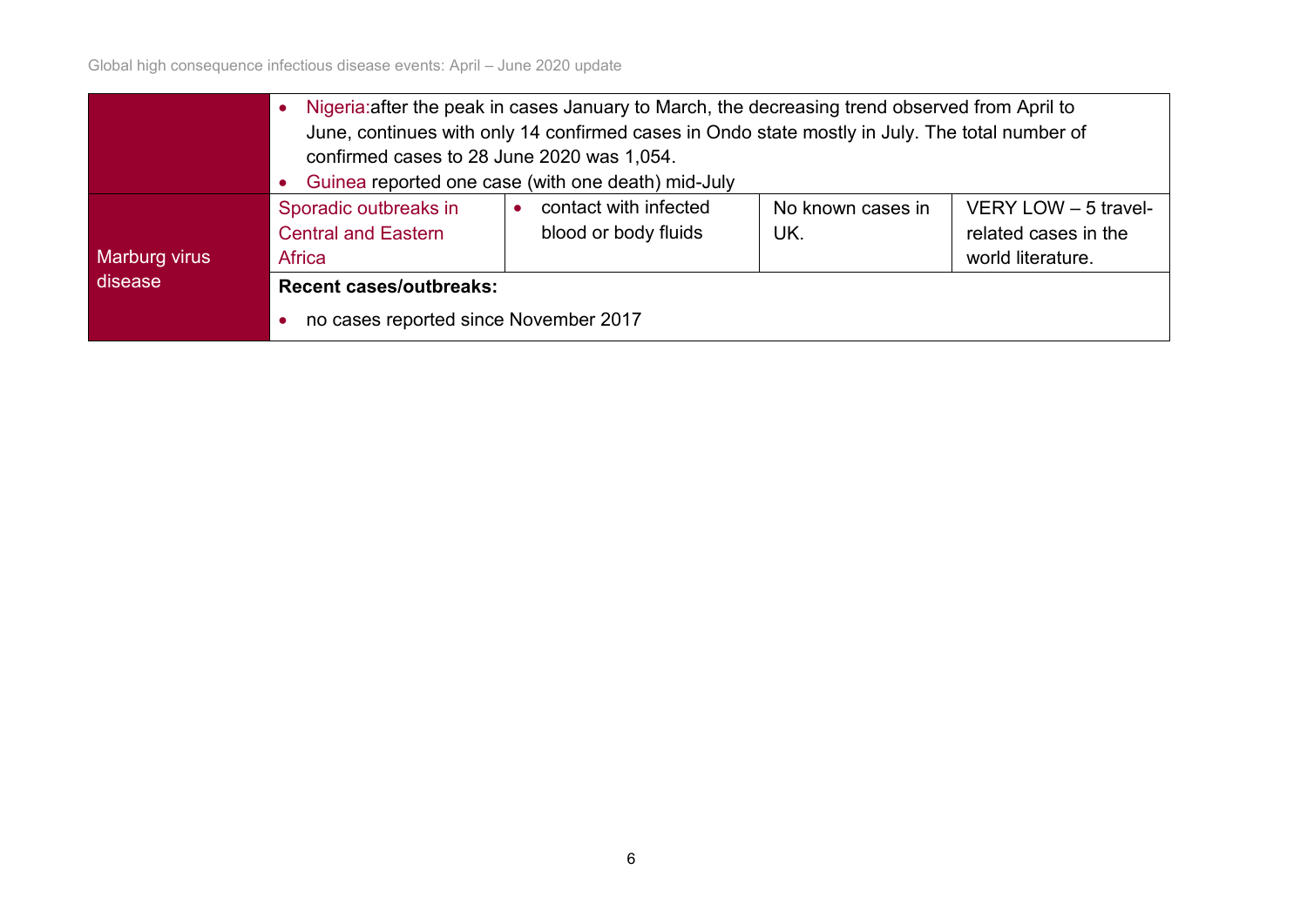| <b>Airborne HCIDs</b>      |                                              |                                                                     |                                   |                                            |  |  |
|----------------------------|----------------------------------------------|---------------------------------------------------------------------|-----------------------------------|--------------------------------------------|--|--|
| Infectious disease         | Geographical risk areas                      | Source(s) and route of                                              | UK experience to date             | <b>Likelihood assessment</b>               |  |  |
|                            |                                              | infection:                                                          |                                   |                                            |  |  |
|                            | All human infections<br>acquired in China.   | close contact with<br>$\bullet$<br>infected birds or their          | No known cases in<br>UK.          | <b>VERY LOW (PHE Risk)</b><br>Assessment). |  |  |
|                            |                                              | environments                                                        |                                   |                                            |  |  |
| Influenza A(H7N9)          |                                              | close contact with<br>$\bullet$<br>infected humans (no              |                                   |                                            |  |  |
| virus (Asian               |                                              | sustained human-to-                                                 |                                   |                                            |  |  |
| lineage)                   |                                              | human transmission)                                                 |                                   |                                            |  |  |
|                            | <b>Recent cases/outbreaks:</b>               |                                                                     |                                   |                                            |  |  |
|                            | $\bullet$                                    | no confirmed or suspected human cases of H7N9 were reported in July |                                   |                                            |  |  |
|                            | Human cases                                  | close contact with<br>$\bullet$                                     | No known cases in                 | <b>VERY LOW (PHE Risk</b>                  |  |  |
|                            | predominantly in SE Asia,                    | infected birds or their                                             | UK.                               | Assessment)                                |  |  |
| Influenza A(H5N1)<br>virus | but also Egypt, Iraq,                        | environments                                                        |                                   |                                            |  |  |
|                            | Pakistan, Turkey, Nigeria.                   | close contact with<br>$\bullet$                                     |                                   |                                            |  |  |
|                            | Highly pathogenic H5N1 in<br>birds much more | infected humans (no<br>sustained human-to-                          |                                   |                                            |  |  |
|                            | widespread, including UK.                    | human transmission)                                                 |                                   |                                            |  |  |
|                            | <b>Recent cases/outbreaks:</b>               |                                                                     |                                   |                                            |  |  |
|                            | $\bullet$                                    | no confirmed or suspected human cases of H5N1 were reported in July |                                   |                                            |  |  |
|                            | The Arabian Peninsula -                      | airborne particles<br>$\bullet$                                     | Five cases in total; 3            | <b>VERY LOW (PHE Risk)</b>                 |  |  |
| <b>Middle East</b>         | Yemen, Qatar, Oman,                          | direct contact with                                                 | imported cases (2012,             | Assessment).                               |  |  |
| respiratory                | Bahrain, Kuwait, Saudi                       | contaminated                                                        | 2013 and 2018); 2                 |                                            |  |  |
| syndrome (MERS)            | Arabia and United Arab                       | environment                                                         | secondary cases in                |                                            |  |  |
|                            | <b>Emirates</b>                              | direct contact with<br>$\bullet$                                    | close family members              |                                            |  |  |
|                            |                                              | camels                                                              | of 2 <sup>nd</sup> case; 3 deaths |                                            |  |  |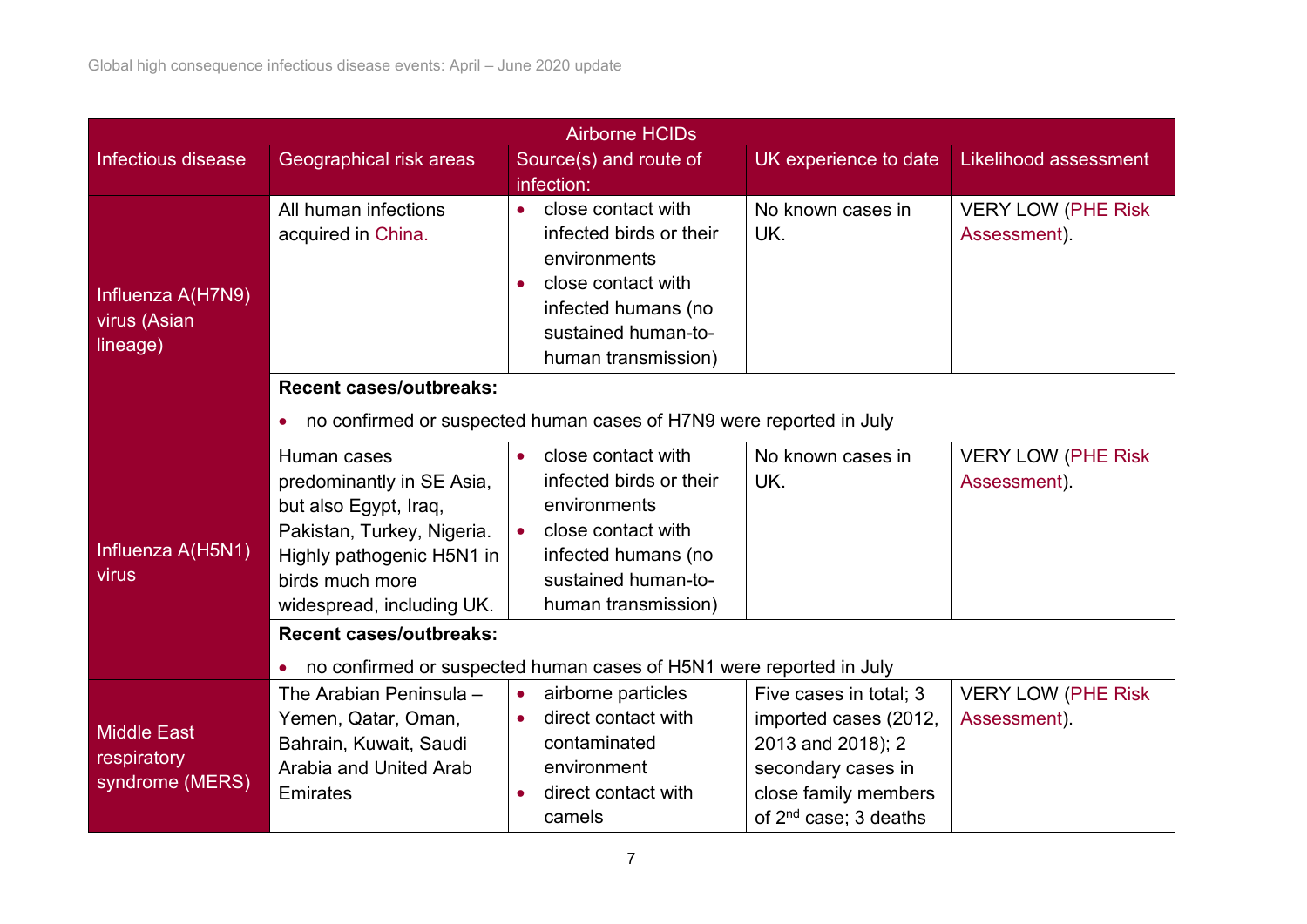|                 | <b>Recent cases/outbreaks:</b>                                                                                                                                                                                                                                                                                                                                                                                                                                                                                            |                                                                                                                           |                                                                                      |                                                                                                          |  |  |  |
|-----------------|---------------------------------------------------------------------------------------------------------------------------------------------------------------------------------------------------------------------------------------------------------------------------------------------------------------------------------------------------------------------------------------------------------------------------------------------------------------------------------------------------------------------------|---------------------------------------------------------------------------------------------------------------------------|--------------------------------------------------------------------------------------|----------------------------------------------------------------------------------------------------------|--|--|--|
|                 | As of 2 July, 57 cases (with 20 deaths) have been reported in Saudi Arabia, 2 in the United Arab<br>$\bullet$<br>Emirates and 1 in Qatar in 2020, as reported by ECDC in July. For awareness, regular reporting<br>of MERS cases seems to have stalled, especially for Saudi Arabia, since the start of the COVID-<br>19 pandemic.                                                                                                                                                                                        |                                                                                                                           |                                                                                      |                                                                                                          |  |  |  |
|                 | <b>West and Central Africa</b>                                                                                                                                                                                                                                                                                                                                                                                                                                                                                            | close contact with<br>infected animal or<br>human<br>indirect contact with<br>contaminated material,<br>such as bed linen | Three cases in total; 2<br>imported (Sept 2018)<br>and 1 nosocomial<br>transmission. | <b>VERY LOW - Reported</b><br>outside Africa for the<br>first time in 2018 (2 in<br>UK and 1 in Israel). |  |  |  |
| Monkeypox virus | <b>Recent cases/outbreaks:</b>                                                                                                                                                                                                                                                                                                                                                                                                                                                                                            |                                                                                                                           |                                                                                      |                                                                                                          |  |  |  |
|                 | DRC reported 334 suspected cases including 10 deaths in July. A total of 2,924 suspected<br>$\bullet$<br>cases (108 deaths) had been reported thus far in 2020. Compared to the same period in 2019,<br>although the number of cases is slightly lower (3,015 cases by August 2019), the number of<br>deaths is significantly higher in 2020 (64 deaths by August 2019). The reason for the increased<br>case fatality rate is unknown at this stage.<br>Nigeria reported 3 suspected case up to 26 <sup>th</sup> of July |                                                                                                                           |                                                                                      |                                                                                                          |  |  |  |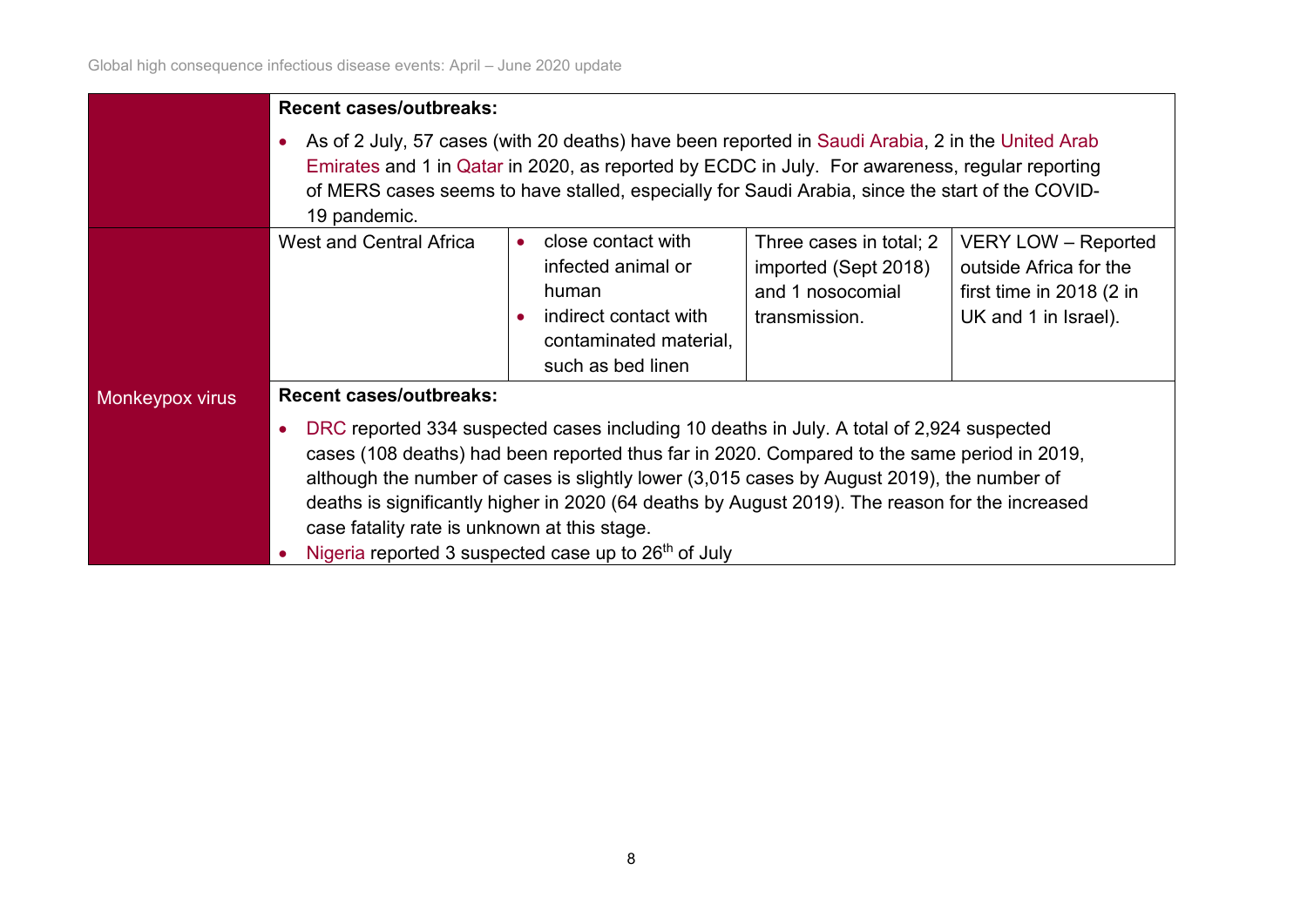| <b>Nipah virus</b>                             | Outbreaks in Bangladesh<br>and India; SE Asia at risk.                                                                                                                                                                                                                                                                                                                                                                                                                                                                                              | direct or indirect<br>exposure to infected<br>bats; consumption of<br>contaminated raw date<br>palm sap<br>close contact with<br>infected pigs or<br>humans | No known cases in<br>UK.                | <b>EXCEPTIONALLY LOW</b><br>- No travel-related<br>infections in the<br>literature. |  |  |  |
|------------------------------------------------|-----------------------------------------------------------------------------------------------------------------------------------------------------------------------------------------------------------------------------------------------------------------------------------------------------------------------------------------------------------------------------------------------------------------------------------------------------------------------------------------------------------------------------------------------------|-------------------------------------------------------------------------------------------------------------------------------------------------------------|-----------------------------------------|-------------------------------------------------------------------------------------|--|--|--|
|                                                | <b>Recent cases/outbreaks:</b>                                                                                                                                                                                                                                                                                                                                                                                                                                                                                                                      |                                                                                                                                                             |                                         |                                                                                     |  |  |  |
|                                                | no confirmed or suspected cases reported in July<br>$\bullet$                                                                                                                                                                                                                                                                                                                                                                                                                                                                                       |                                                                                                                                                             |                                         |                                                                                     |  |  |  |
| Pneumonic plague                               | Predominantly sub-<br>Saharan Africa but also<br>Asia, North Africa, South<br>America, Western USA                                                                                                                                                                                                                                                                                                                                                                                                                                                  | flea bites<br>$\bullet$<br>close contact with<br>$\bullet$<br>infected animals<br>contact with human<br>cases of pneumonic<br>plague                        | Last outbreak in UK<br>was in 1918.     | <b>VERY LOW - Rarely</b><br>reported in travellers.                                 |  |  |  |
| (Yersinia pestis)                              | <b>Recent cases/outbreaks:</b><br>DRC's Ituri province is seeing an increase in plague cases in a single health zone. From mid-<br>$\bullet$<br>June to mid-July 45 cases including 9 deaths were reported. Of these, two showed signs of<br>septicemic plague; all the other cases were diagnosed as having bubonic plague. According to<br>the available information, it is likely that all three types of plague clinical presentation (bubonic,<br>septicemic and pneumonic) are present. Overall, 75 cases (17 deaths) were reported for 2020. |                                                                                                                                                             |                                         |                                                                                     |  |  |  |
| Severe acute<br>respiratory<br>syndrome (SARS) | Currently none; 2<br>outbreaks originating from<br>China 2002 and 2004.<br><b>Recent cases/outbreaks:</b>                                                                                                                                                                                                                                                                                                                                                                                                                                           | airborne particles<br>$\bullet$<br>direct contact with<br>$\bullet$<br>contaminated<br>environment                                                          | Four cases related to<br>2002 outbreak. | <b>EXCEPTIONALLY LOW</b><br>- Not reported since<br>2004.                           |  |  |  |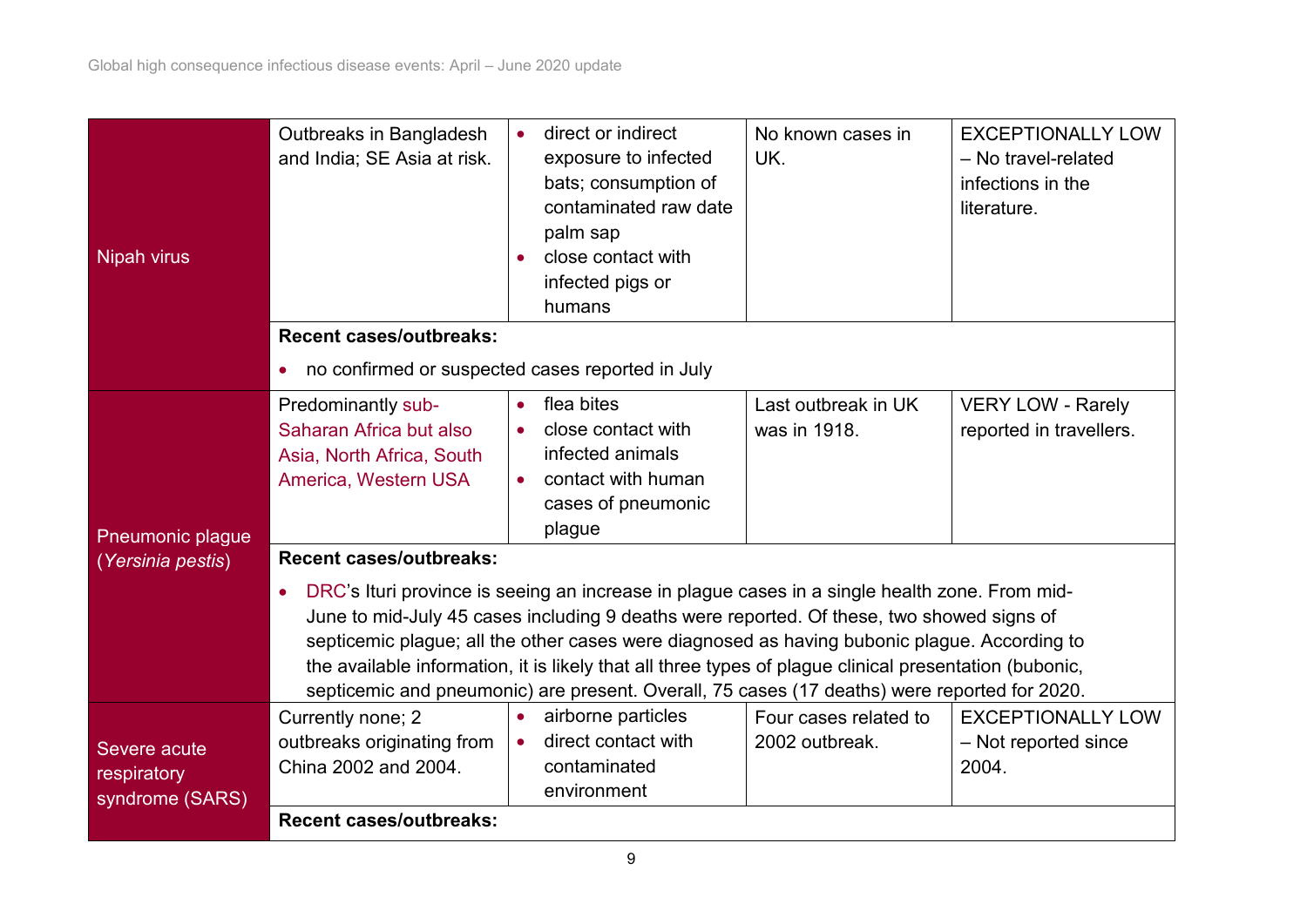## • no confirmed or suspected human cases reported since 2004

### Section 2. Incidents of significance of additional HCIDs

| <b>Contact HCIDs</b>                                     |                                                                                                                                                                                                                                                                                         |                                                                                                                                                                                                       |                          |                                                                                    |  |
|----------------------------------------------------------|-----------------------------------------------------------------------------------------------------------------------------------------------------------------------------------------------------------------------------------------------------------------------------------------|-------------------------------------------------------------------------------------------------------------------------------------------------------------------------------------------------------|--------------------------|------------------------------------------------------------------------------------|--|
| Infectious disease                                       | Geographical risk areas                                                                                                                                                                                                                                                                 | Source(s) and route of                                                                                                                                                                                | UK experience to date    | <b>Likelihood assessment</b>                                                       |  |
|                                                          |                                                                                                                                                                                                                                                                                         | infection:                                                                                                                                                                                            |                          |                                                                                    |  |
| Argentine<br>haemorrhagic fever<br>(Junin virus)         | Argentina (central).<br>Limited to the provinces of<br>Buenos Aires, Cordoba, Santa<br>Fe, Entre Rios and La Pampa.                                                                                                                                                                     | direct contact with<br>infected rodents<br>inhalation of<br>$\bullet$<br>infectious rodent<br>fluids and excreta<br>person-to-person<br>transmission has<br>been documented                           | No known cases in<br>UK. | <b>EXCEPTIONALLY</b><br>LOW - Travel-related<br>cases have never<br>been reported. |  |
|                                                          | <b>Recent cases/outbreaks:</b><br>no confirmed or suspected cases were reported in July<br>$\bullet$                                                                                                                                                                                    |                                                                                                                                                                                                       |                          |                                                                                    |  |
| <b>Bolivian</b><br>haemorrhagic fever<br>(Machupo virus) | Bolivia – limited to the<br>Department of Beni,<br>municipalities of the provinces<br>Iténez (Magdalena, Baures<br>and Huacaraje) and Mamoré<br>(Puerto Siles, San Joaquín<br>and San Ramón)<br><b>Recent cases/outbreaks:</b><br>no confirmed or suspected cases were reported in July | direct contact with<br>$\bullet$<br>infected rodents<br>inhalation of<br>$\bullet$<br>infectious rodent<br>fluids and excreta<br>person-to-person<br>$\bullet$<br>transmission has<br>been documented | No known cases in<br>UK. | <b>EXCEPTIONALLY</b><br>LOW - Travel-related<br>cases have never<br>been reported. |  |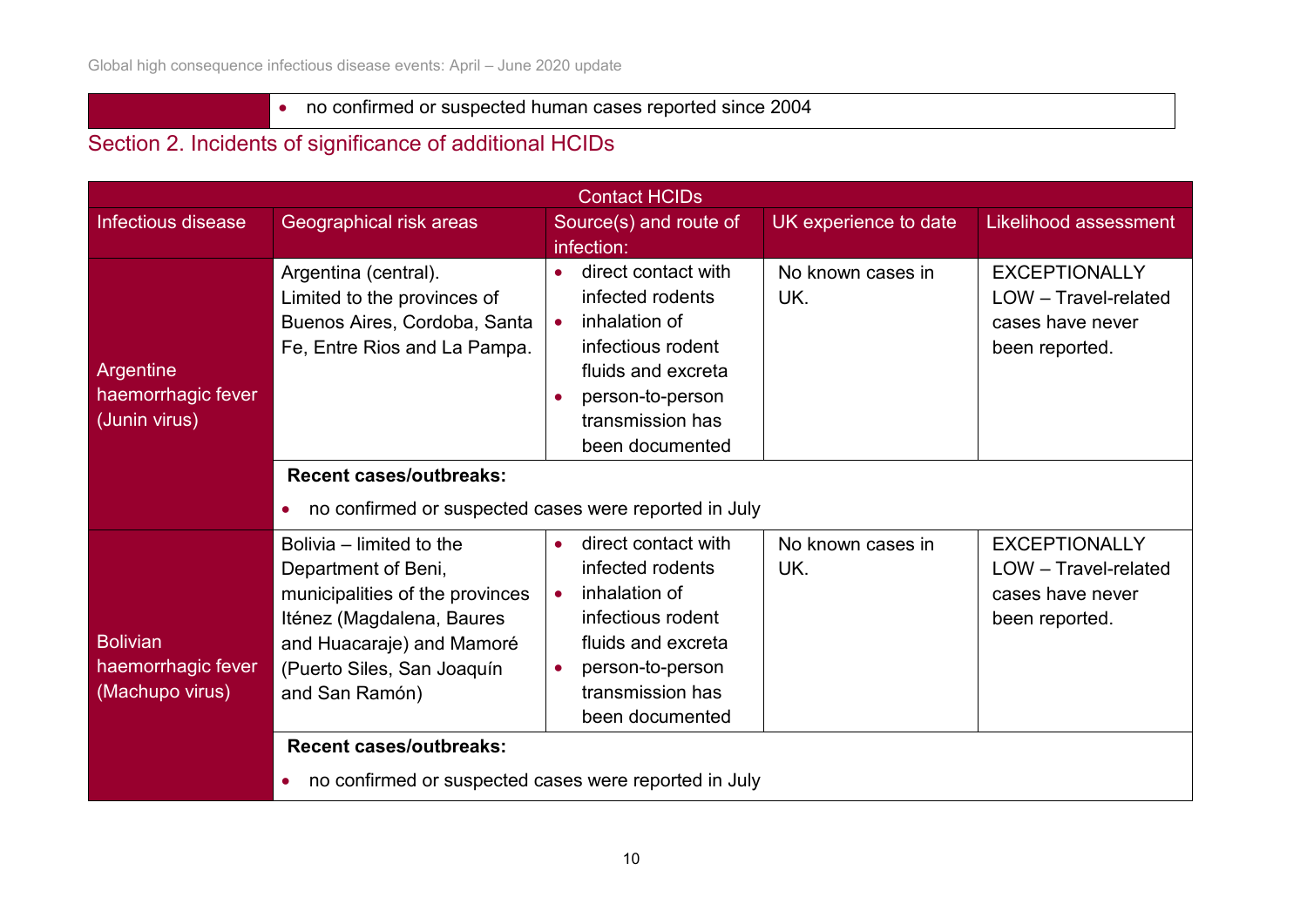Global high consequence infectious disease events: April – June 2020 update

| Lujo virus disease                                       | Single case acquired in<br>Zambia lead to a cluster in<br>South Africa in 2008.                                                                                   |  | presumed rodent<br>contact (excreta, or<br>materials<br>contaminated with<br>excreta of infected<br>rodent)<br>person-to-person via<br>body fluids                                  | No known cases in<br>UK. | <b>EXCEPTIONALLY</b><br>$LOW - a single travel$<br>related case; not<br>reported anywhere<br>since 2008. |  |
|----------------------------------------------------------|-------------------------------------------------------------------------------------------------------------------------------------------------------------------|--|-------------------------------------------------------------------------------------------------------------------------------------------------------------------------------------|--------------------------|----------------------------------------------------------------------------------------------------------|--|
|                                                          | <b>Recent cases/outbreaks:</b>                                                                                                                                    |  |                                                                                                                                                                                     |                          |                                                                                                          |  |
|                                                          | no confirmed or suspected human cases reported since 2008<br>$\bullet$                                                                                            |  |                                                                                                                                                                                     |                          |                                                                                                          |  |
| Severe fever with<br>thrombocytopenia<br>syndrome (SFTS) | Mainly reported from China<br>(southeastern), Japan and<br>Korea; first ever cases<br>reported in Vietnam and<br>Taiwan in 2019.<br><b>Recent cases/outbreak:</b> |  | presumed to be tick<br>exposure<br>person-to-person<br>transmission<br>described in<br>household and<br>hospital contacts, via<br>contact with<br>blood/bloodstained<br>body fluids | No known cases in<br>UK. | <b>EXCEPTIONALLY</b><br>LOW - Not known to<br>have occurred in<br>travellers.                            |  |
|                                                          | China: media reports of 60 hopitalised cases and 7 deaths for 2020<br>$\bullet$                                                                                   |  |                                                                                                                                                                                     |                          |                                                                                                          |  |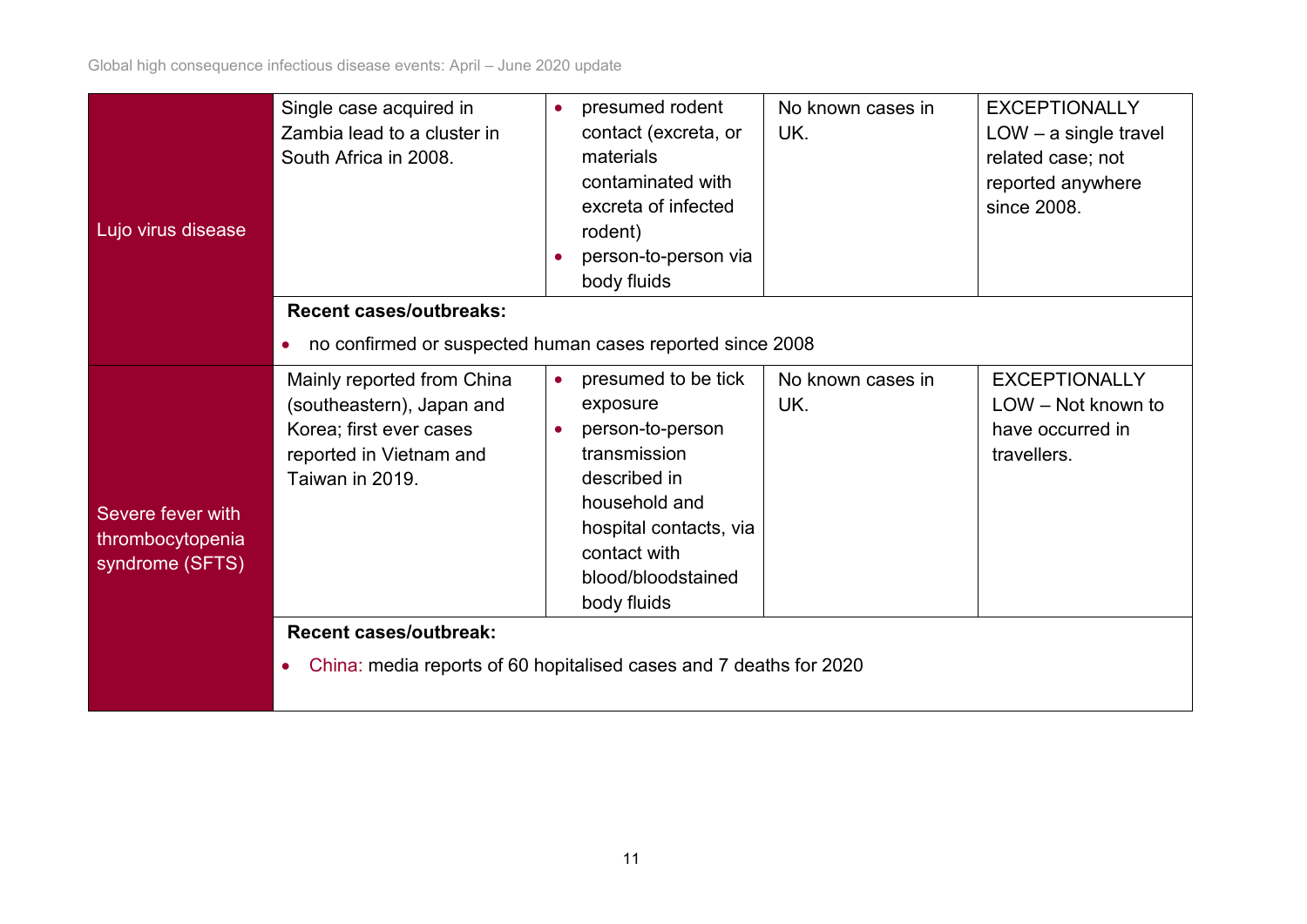| <b>Airborne HCIDs</b>              |                                                                                                           |                                                                                                                                                                                                                 |                          |                                                                                            |  |  |
|------------------------------------|-----------------------------------------------------------------------------------------------------------|-----------------------------------------------------------------------------------------------------------------------------------------------------------------------------------------------------------------|--------------------------|--------------------------------------------------------------------------------------------|--|--|
| Infectious disease                 | Geographical risk areas                                                                                   | Source(s) and route of                                                                                                                                                                                          | UK experience to date    | <b>Likelihood assessment</b>                                                               |  |  |
|                                    |                                                                                                           | infection:                                                                                                                                                                                                      |                          |                                                                                            |  |  |
| <b>Andes virus</b><br>(Hantavirus) | Chile and southern<br>Argentina.                                                                          | rodent contact<br>$\bullet$<br>(excreta, or materials<br>contaminated with<br>excreta of infected<br>rodent<br>person-to-person<br>$\bullet$<br>transmission described<br>in household and<br>hospital contacts | No known cases in<br>UK. | <b>VERY LOW - Rare</b><br>cases in travellers have<br>been reported.                       |  |  |
|                                    | <b>Recent cases/outbreaks:</b>                                                                            |                                                                                                                                                                                                                 |                          |                                                                                            |  |  |
|                                    | $\bullet$                                                                                                 | no confirmed or suspected cases were reported in July                                                                                                                                                           |                          |                                                                                            |  |  |
| Influenza A(H5N6)                  | <b>Mostly China</b><br>(March 2017 new strain in<br>Greece, and subsequently<br>found in Western Europe). | close contact with<br>infected birds or their<br>environments                                                                                                                                                   | No known cases.          | <b>VERY LOW - Not</b><br>known to have occurred<br>in travellers (PHE risk<br>assessment). |  |  |
| virus                              | <b>Recent cases/outbreaks:</b>                                                                            |                                                                                                                                                                                                                 |                          |                                                                                            |  |  |
|                                    | no confirmed or suspected human cases of H5N6 were reported in July<br>$\bullet$                          |                                                                                                                                                                                                                 |                          |                                                                                            |  |  |
| Influenza A(H7N7)<br>virus         | Sporadic occurrence<br>including Europe and UK.                                                           | close contact with<br>$\bullet$<br>infected birds or their<br>environments<br>close contact with<br>$\bullet$<br>infected humans (no<br>sustained human-to-<br>human transmission)                              | No known cases.          | VERY LOW - Human<br>cases are rare, and<br>severe disease even<br>rarer.                   |  |  |